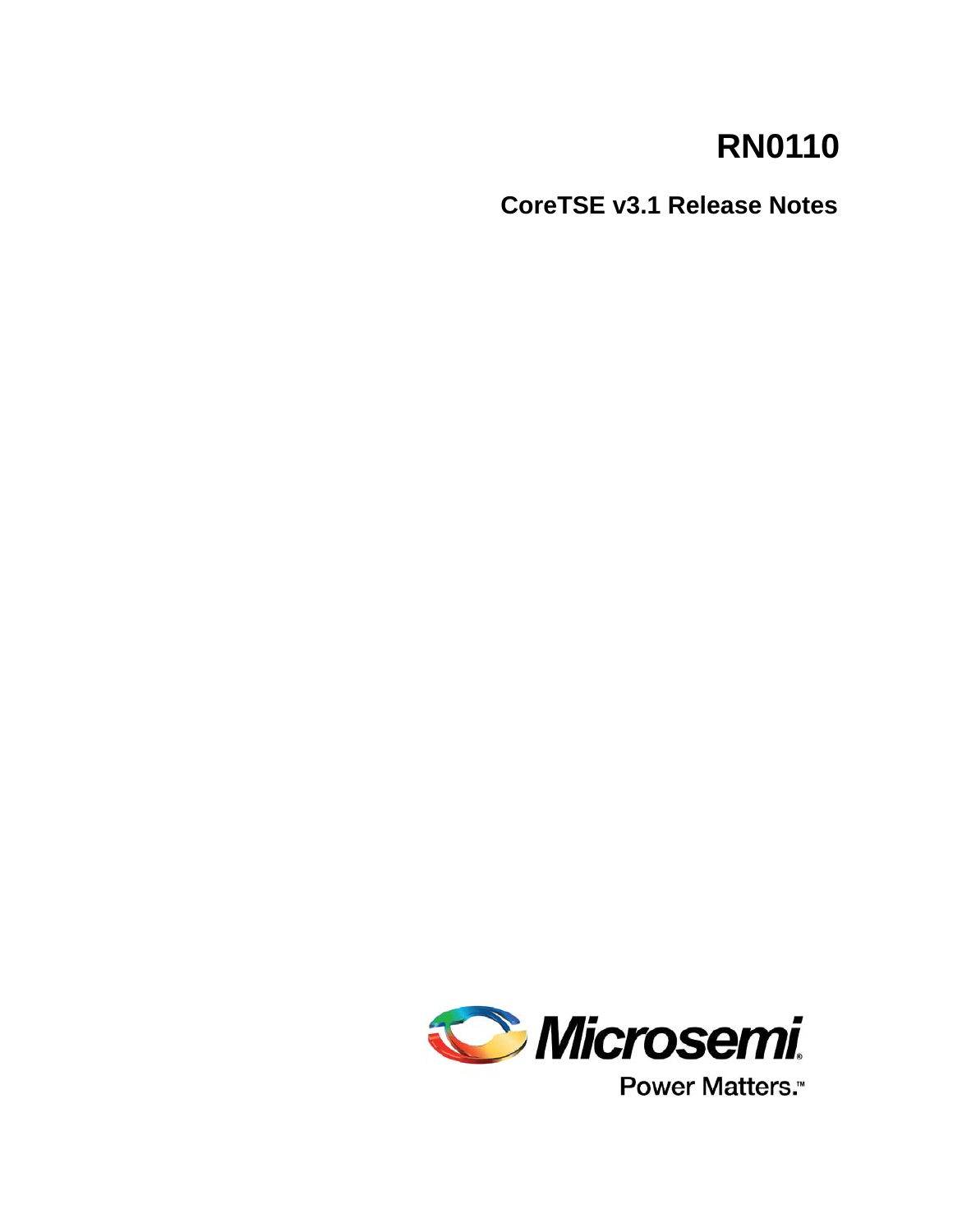

Power Matters.<sup>\*</sup>

**Microsemi Corporate Headquarters** One Enterprise, Aliso Viejo, CA 92656 USA Within the USA: +1 (800) 713-4113 Outside the USA: +1 (949) 380-6100 Sales: +1 (949) 380-6136 Fax: +1 (949) 215-4996 E-mail: [sales.support@microsemi.com](mailto:sales.support@microsemi.com) [www.microsemi.com](http://www.microsemi.com)

© 2017 Microsemi Corporation. All rights reserved. Microsemi and the Microsemi logo are trademarks of Microsemi Corporation. All other trademarks and service marks are the property of their respective owners.

Microsemi makes no warranty, representation, or guarantee regarding the information contained herein or the suitability of its products and services for any particular purpose, nor does Microsemi assume any liability whatsoever arising out of the application or use of any product or circuit. The products sold hereunder and any other products sold by Microsemi have been subject to limited testing and should not be used in conjunction with mission-critical equipment or applications. Any performance specifications are believed to be reliable but are not verified, and Buyer must conduct and complete all performance and other testing of the products, alone and together with, or installed in, any end-products. Buyer shall not rely on any data and performance specifications or parameters provided by Microsemi. It is the Buyer's responsibility to independently determine suitability of any products and to test and verify the same. The information provided by Microsemi hereunder is provided "as is, where is" and with all faults, and the entire risk associated with such information is entirely with the Buyer. Microsemi does not grant, explicitly or implicitly, to any party any patent rights, licenses, or any other IP rights, whether with regard to such information itself or anything described by such information. Information provided in this document is proprietary to Microsemi, and Microsemi reserves the right to make any changes to the information in this document or to any products and services at any time without notice.

#### **About Microsemi**

Microsemi Corporation (Nasdaq: MSCC) offers a comprehensive portfolio of semiconductor and system solutions for aerospace & defense, communications, data center and industrial markets. Products include high-performance and radiation-hardened analog mixed-signal integrated circuits, FPGAs, SoCs and ASICs; power management products; timing and synchronization devices and precise time solutions, setting the world's standard for time; voice processing devices; RF solutions; discrete components; enterprise storage and communication solutions, security technologies and scalable anti-tamper products; Ethernet solutions; Power-over-Ethernet ICs and midspans; as well as custom design capabilities and services. Microsemi is headquartered in Aliso Viejo, Calif., and has approximately 4,800 employees globally. Learn more at www.microsemi.com.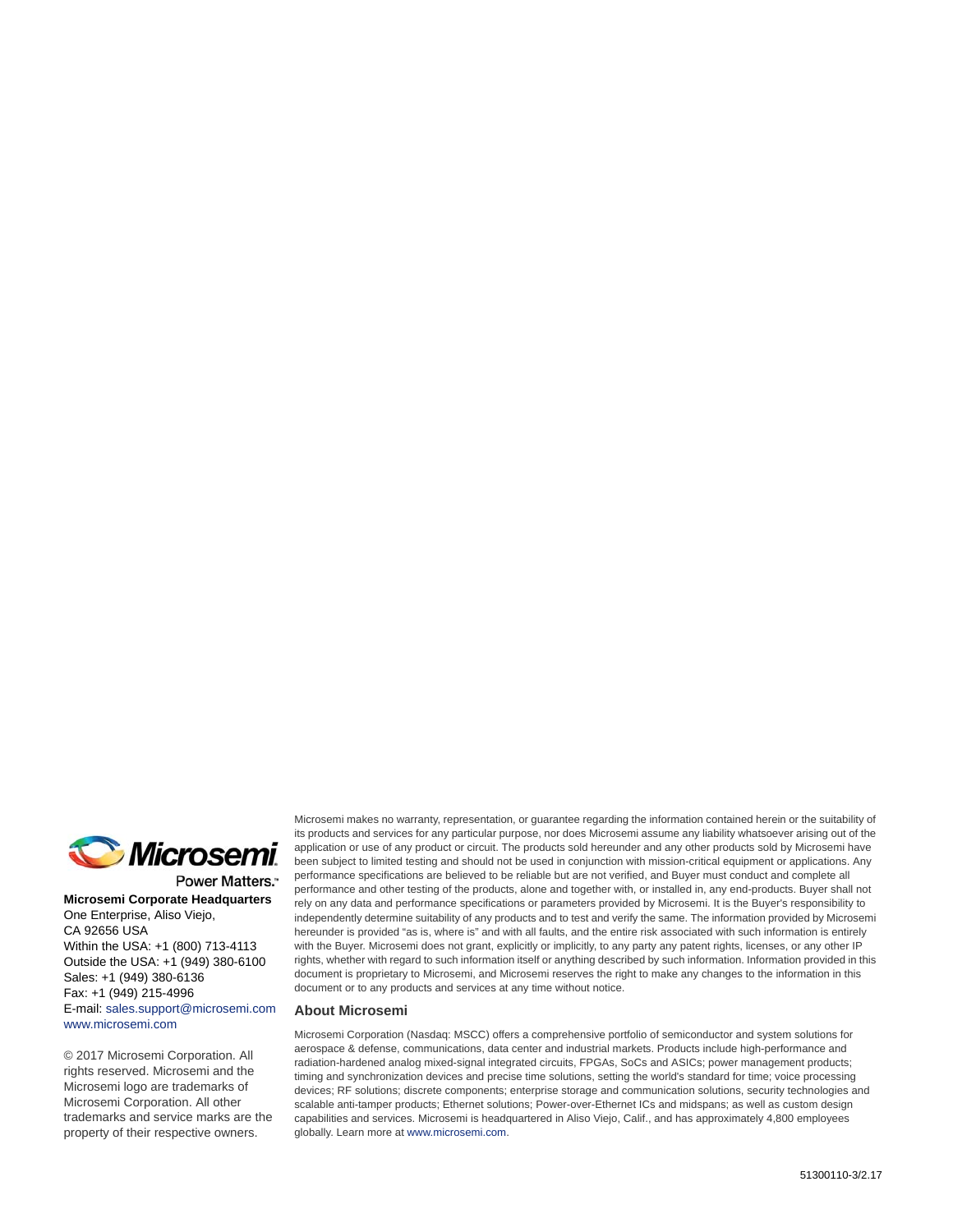

# <span id="page-2-0"></span>**1 Revision History**

The revision history describes the changes that were implemented in the document. The changes are listed by revision, starting with the most current publication.

## <span id="page-2-1"></span>**1.1 Revision 3.0**

Updated changes related to CoreTSE v3.1.

# <span id="page-2-2"></span>**1.2 Revision 2.0**

Updated changes related to CoreTSE v3.0.

### <span id="page-2-3"></span>**1.3 Revision 1.0**

Revision 1.0 was the first publication of this document. Created for CoreTSE v2.0.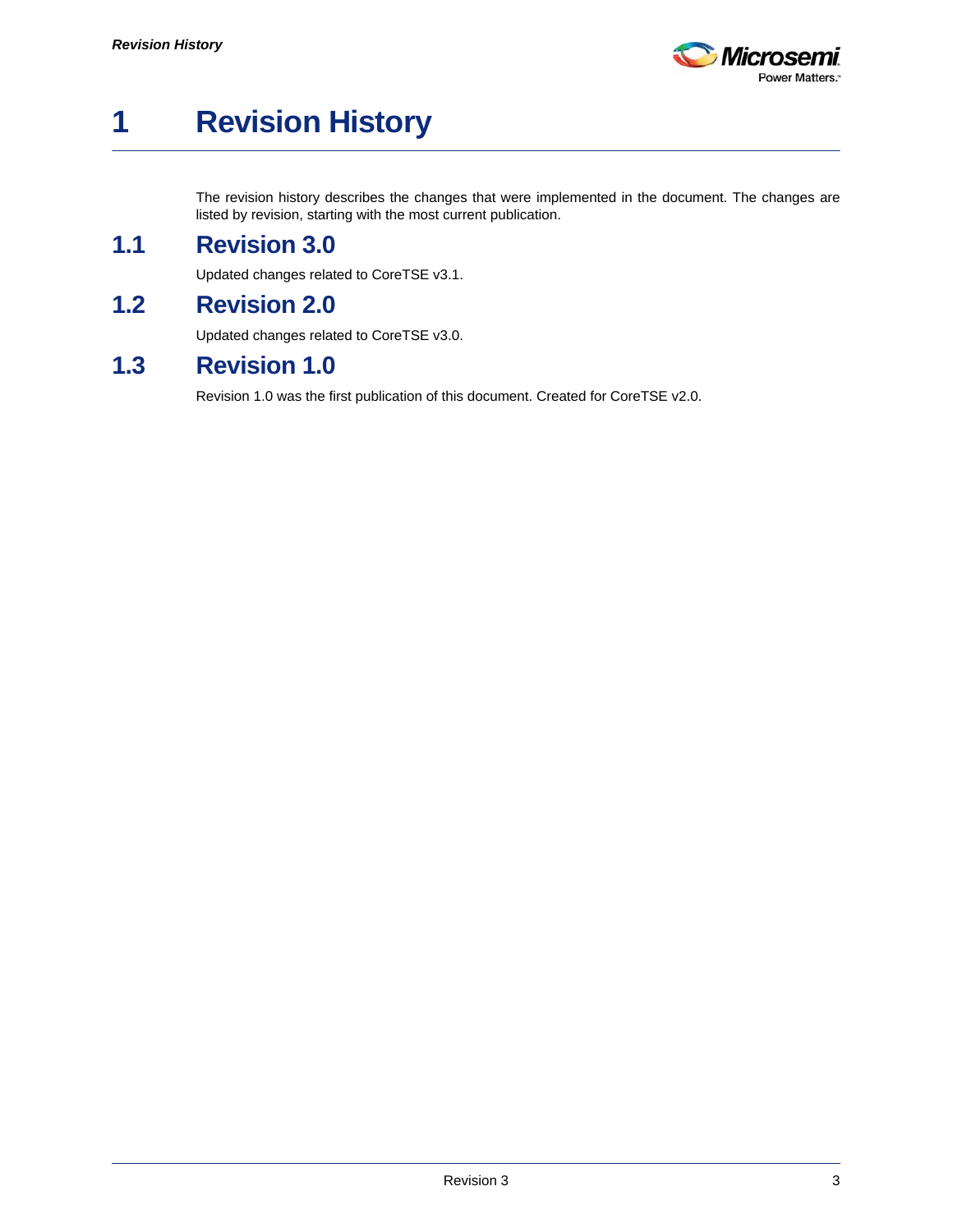

# **Contents**

| 1             | 1.1<br>1.2 |                                                                                                                                                      |  |
|---------------|------------|------------------------------------------------------------------------------------------------------------------------------------------------------|--|
|               | 1.3        |                                                                                                                                                      |  |
| $\mathcal{P}$ |            |                                                                                                                                                      |  |
|               | 2.1        | Overview                                                                                                                                             |  |
|               | 2.2        |                                                                                                                                                      |  |
|               | 2.3        |                                                                                                                                                      |  |
|               | 2.4        |                                                                                                                                                      |  |
|               | 2.5        |                                                                                                                                                      |  |
|               | 2.6        |                                                                                                                                                      |  |
|               | 2.7        |                                                                                                                                                      |  |
|               | 2.8        |                                                                                                                                                      |  |
|               | 2.9        |                                                                                                                                                      |  |
|               | 2.10       | Resolved Issues in the v3.1 Release $\dots\dots\dots\dots\dots\dots\dots\dots\dots\dots\dots\dots\dots\dots\dots\dots$<br>2.10.1<br>2.10.2<br>2.10.3 |  |
|               | 2.11       |                                                                                                                                                      |  |
|               | 2.12       |                                                                                                                                                      |  |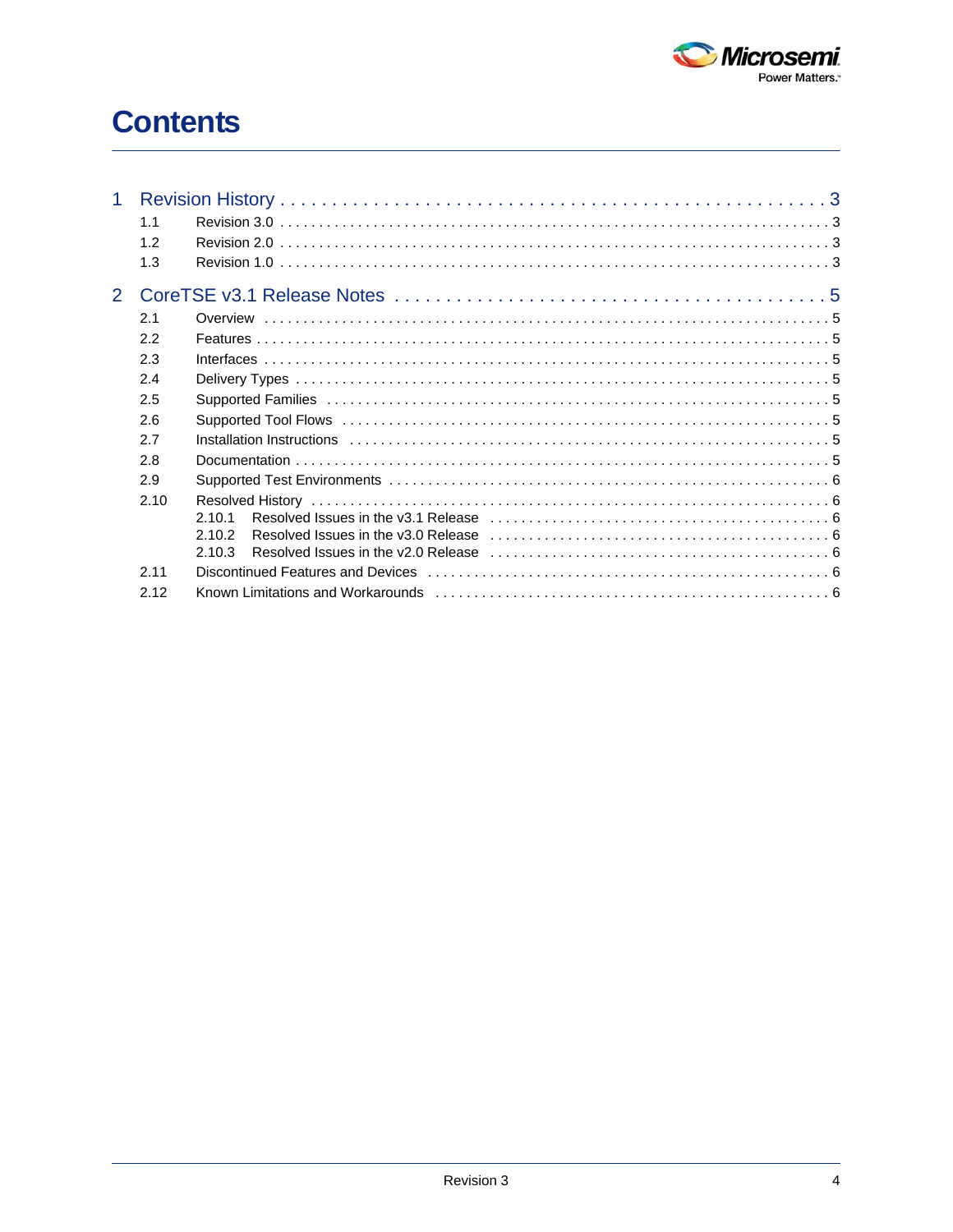

# <span id="page-4-0"></span>**2 CoreTSE v3.1 Release Notes**

#### <span id="page-4-1"></span>**2.1 Overview**

These release notes accompany the production release of CoreTSE v3.1. This document provides details about the features, enhancements, system requirements, supported families, implementations, and known issues and workarounds.

#### <span id="page-4-2"></span>**2.2 Features**

CoreTSE has the following features:

- 10/100/1000 Mbps Operation
- Full-duplex support at 10/100/1000 Mbps
- Half-duplex support at 10/100 Mbps
- Standard G/MII interface
- MDIO management interface for PHY register access
- Ten-bit interface(TBI)
- Wake on LAN (WoL) with Magic Packet Detection
- Frame Statistics Counters
- Destination Address Based Frame Filtering

#### <span id="page-4-3"></span>**2.3 Interfaces**

Advanced peripheral bus (APB)-slave interface for MAC configuration registers and status counters access.

### <span id="page-4-4"></span>**2.4 Delivery Types**

CoreTSE requires an obfuscated register transfer level (RTL) license to be used and instantiated. Complete obfuscated RTL source code is provided for the core.

#### <span id="page-4-5"></span>**2.5 Supported Families**

- **PolarFire**
- $RTG4^{TM}$
- IGLOO®2
- SmartFusion<sup>®</sup>2

#### <span id="page-4-6"></span>**2.6 Supported Tool Flows**

- CoreTSE v3.1 requires Libero® System-on-Chip (SoC) software v11.7.3 and later releases.
- [Microsemi® SoC Products Group](http://www.microsemi.com/products/fpga-soc/design-resources/design-software/libero-soc#documents) Libero software v11.7.3 can be used with CoreTSE.

## <span id="page-4-7"></span>**2.7 Installation Instructions**

The CoreTSE CPZ file must be installed into Libero software. This is done automatically through the Catalog update function in Libero, or the CPZ file can be manually added using the **Add Core** catalog feature. Once the CPZ file is installed in Libero, the core can be configured, generated, and instantiated within SmartDesign for inclusion in the Libero project.

Refer to the *[Libero SoC Online Help](http://www.microsemi.com/index.php?option=com_docman&task=doc_download&gid=132044)* for further instructions on core installation, licensing, and general use.

#### <span id="page-4-8"></span>**2.8 Documentation**

This release contains a copy of the *CoreTSE Handbook*. The handbook, describes the core functionality and gives step-by-step instructions on how to simulate, synthesize, and place-and-route this core, and also implementation suggestions. Refer to the *[Libero SoC Online Help](http://www.microsemi.com/index.php?option=com_docman&task=doc_download&gid=132044)* for instructions on obtaining IP documentation.